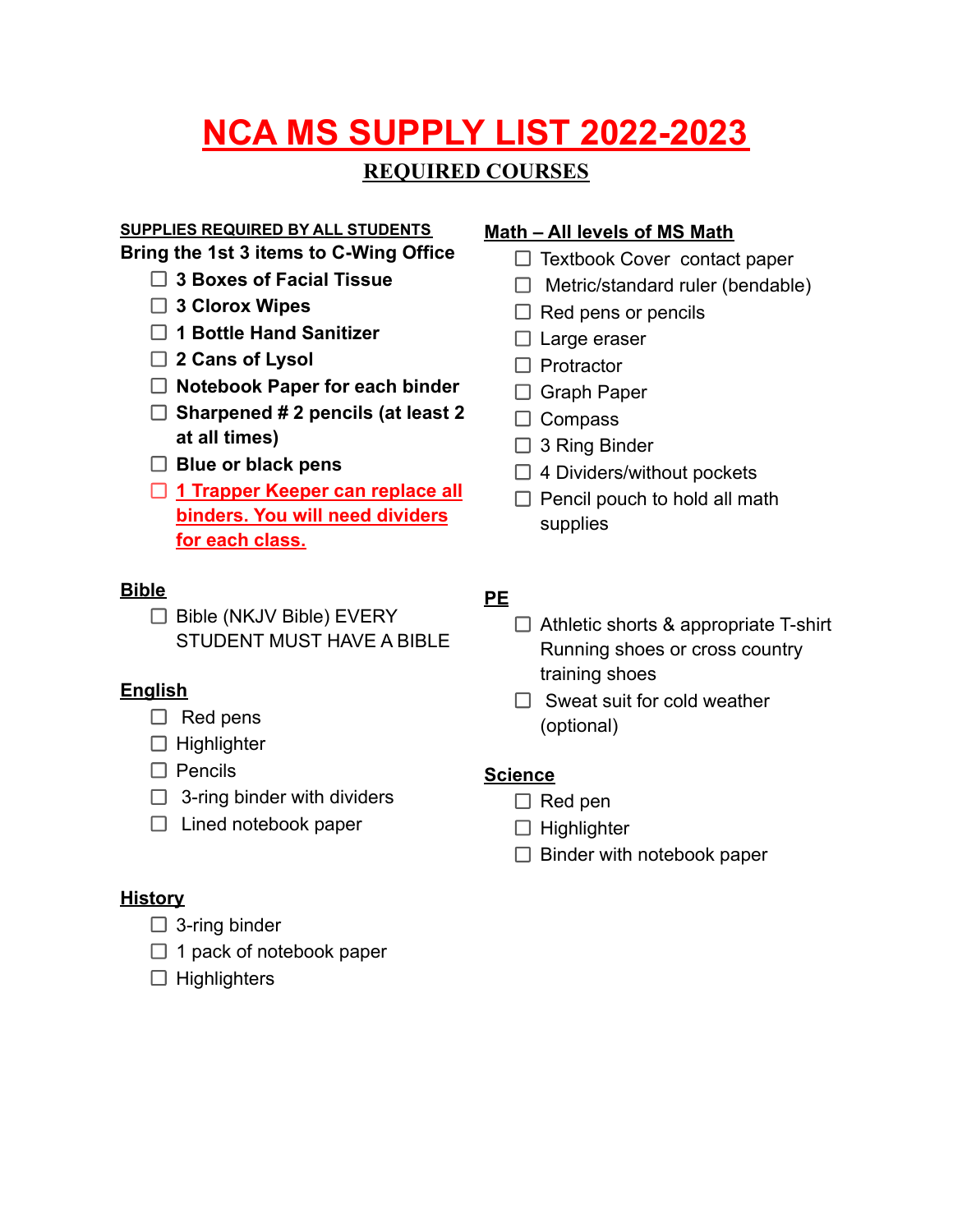### **ELECTIVES (You need to buy ONLY the items for the classes that you are taking)**

# **Art**

- $\Box$  Plastic shoe box with lid
- $\Box$  9x12 sketchbook
- $\Box$  Colored pencils
- $\Box$  Colored markers
- $\Box$  2 fine point black sharpies
- $\Box$  2 medium point black sharpies
- $\Box$  Set of multi-purpose paint brushes
- $\Box$  1 book of scrap book paper any designs (\$5 at Wal-Mart)
- $\Box$  Pencils
- $\Box$  3 erasers
- $\Box$  Old t-shirt for painting
- $\Box$  1 small jar of mod podge
- $\Box$  2 glue sticks
- $\Box$  Box of tissues
- $\Box$  2 rolls of paper towels
- $\Box$  Plastic paint palette (round, available at Walmart)
- $\Box$  Plastic cup or glass jar for paint water

### **Dance/Drama**

- $\Box$  Athletic leggings, pants, or shorts & appropriate T-shirt
- $\Box$  Dance shoes (optional), or grippy socks
- $\Box$  Composition Notebook
- $\Box$  All Black attire for performances

 $\Box$ 

# **Intro to Technology**

□ USB Flash Drive

### **Coding**

 $\Box$  Spiral Notebook

# **Spanish**

- $\Box$  Folder with side pockets
- □ Colored Pencils or Crayons

### **Choir**

- $\Box$  3-ring black binder
- $\Box$  Pencil to keep in folder
- $\Box$  \*Required outfits

**\*Informal Performance Attire for guys**: black,

short-sleeved NCA polo; khaki pants; black belt; black dress socks; black dress shoes

**\*Informal Performance Attire for girls:** black, short-sleeved NCA polo; khaki pants or skirt; and black dress shoes

**\*Formal Performance Attire for girls:** black, dressy top and black dress pants or skirt; or a black dress; black dress shoes; red accessories

**\*Formal Performance Attire for guys:** black, long-sleeved dress shirt; black dress pants; black belt; black dress socks; black dress shoes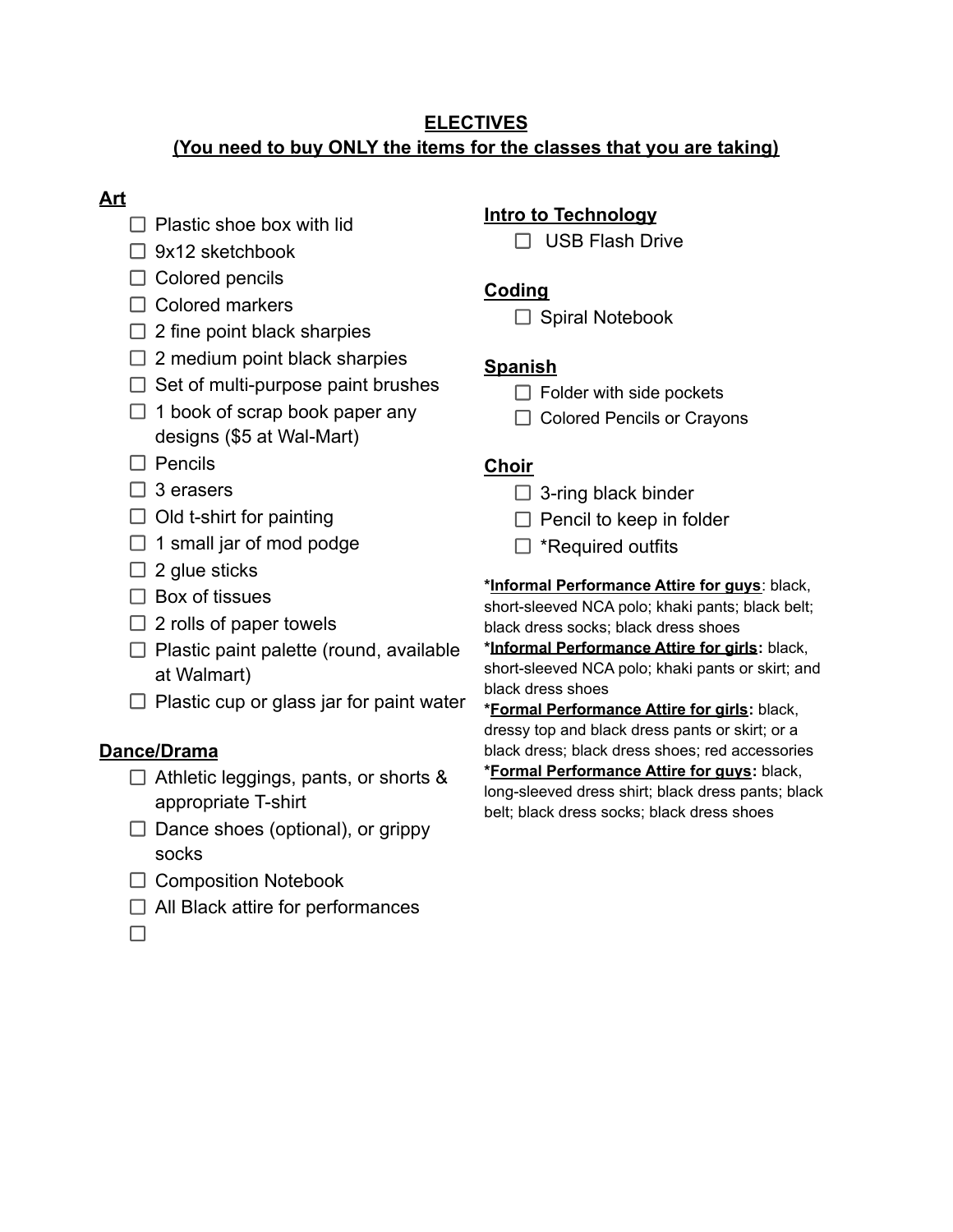### **Band**

- $\Box$  Standard Of Excellence Book 1 or 2 for your specific instrument \*
- $\Box$  1 inch 3-ring binder with sheet protectors for handouts
- $\Box$  Pencil

Students should have the following supplies with their instruments:

- $\Box$  Flutes: cleaning cloth and a cleaning rod (the rod should come with your instrument)
- $\Box$  Clarinets: cleaning swab, cork grease, a mouthpiece cushion, a reed guard (holds and protects 2 or 4 reeds, depending upon the model) and a box of 2.5 strength reeds\*\* (most clarinets will come with a swab and cork grease, if you are using a used clarinet, please make sure you have these supplies)
- $\Box$  Saxophones: cleaning swab, cork grease, a mouthpiece cushion, a reed guard (holds and protects 2 or 4 reeds, depending upon the model) and a box of 2.5 strength reeds (most saxophones will come with a swab and cork grease, if you are using a used saxophone, please make sure you have these supplies)
- $\Box$  Trumpets: valve oil, slide cream or grease, valve brushes, trumpet snake, and mouthpiece brush. (more than likely, valve oil will come with your instrument)
- $\Box$  Trombones: slide oil, trombone snake, mouthpiece brush. (more than likely, slide oil will come with your instrument

 $\Box$  Percussion: Stick bag (with your name on it) and a set Snare Sticks (put your initials on your sticks as well)